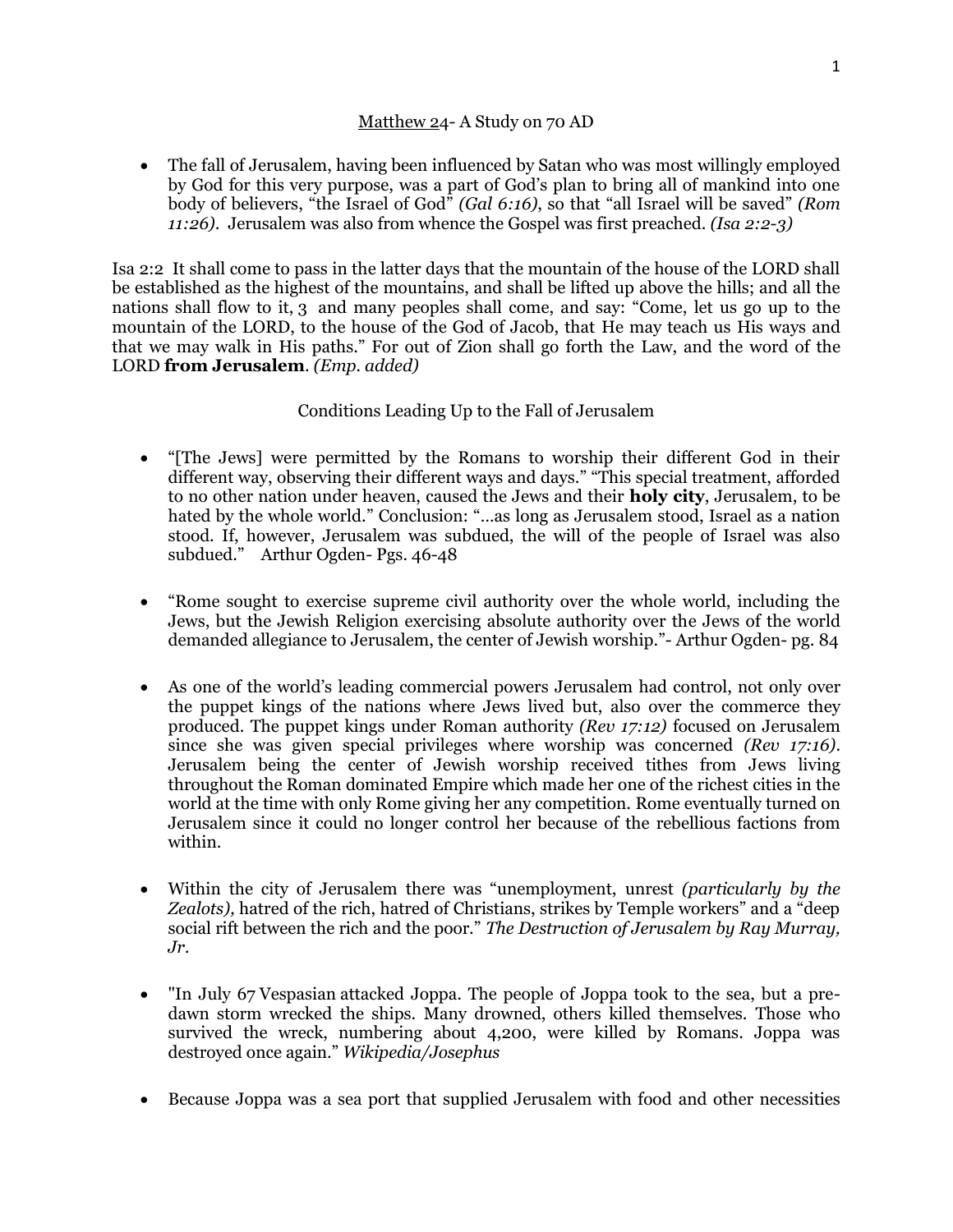before being cut off by the Roman army…

"Soon the supplies in the city began to run out. A famine arose that was unbelievable. Women were eating their own children. At other times zealots, who were breaking into people's homes, were fed human meat. With the civil war and famine as well as disease, 116,000 bodies were thrown over the walls of Jerusalem BEFORE the battle even began."- Ray Murray, Jr. This weakened the city from within and made the siege more effective for the Roman army that surrounded her.

Mat 24:28 For wheresoever the carcass is, there will the eagles *(Thayer; "an eagle: since eagles do not usually go in quest of carrion, this may [refer] to a vulture that resembles an eagle")* be gathered together.

 Rebel armies of Jews had incited the wrath of the Roman Empire against Jerusalem. "Three strong factions, controlled by three generals *(\*Rev 16:19)*, never were able to unite even when the city itself was later on the verge of destruction". Ray Murray, Jr. - Pg. 14. *(Mat 24:10-14)* The noise of battle within the city was ongoing as the lust for control by the competing Jewish factions continued; the Zealots having expelled the Romans from the city not only employed their abandoned weaponry but donned their protective gear as well *(\*\*Rev 9:7, 9)*.

\*Rev 16:19 And the great city was divided into three parts, and the cities of the nations fell: and great Babylon came in remembrance before God, to give unto her the cup of the wine of the fierceness of His wrath.

\*\*Rev 9:7 And the shapes of the locusts *were* like unto horses prepared unto battle *(military might of the Zealots)*; and on their heads *were* as it were crowns like gold *(Gk.4375- stephanoscrown of victory: here over the Roman army in 66 AD- "The Roman garrison at the Fortress of Antonia was captured and the Roman soldiers were executed. As soon as the Romans were expelled, the entire city broke out in civil war." [Murray- pg. 14])*, and their faces *were* as the faces of men.

Rev 9:9 And they had breastplates, as it were breastplates of iron; *(\*the Zealots having expelled the Romans from the city, not only employed their abandoned weaponry but donned their protective gear as well)* and the sound of their wings *was* as the sound of chariots of many horses running to battle. *(\*Rev 9:17- same breastplates worn by the Roman soldiers.)*

 The Jews came into possession of several hundred of [Roman army war] machines in 66 AD when Cestius retreated from Jerusalem… The seditious Jews, who were at war against each other, used these weapons *(\*casting stones as "hail out of heaven"- [Rev 16:21] and spears "as the torment of a scorpion"- [\*\*Rev 9:5])* on each other and then upon the Romans when Jerusalem was besieged." Ogden- pg. 236

\*Rev 16:21 And there fell upon men a great hail out of heaven, *every stone* about the weight of a talent: and men blasphemed God because of the plague of the hail; for the plague thereof was exceeding great. *(These were the barrage of stones cast from the machines that the Roman military used to subdue this insurrection.)*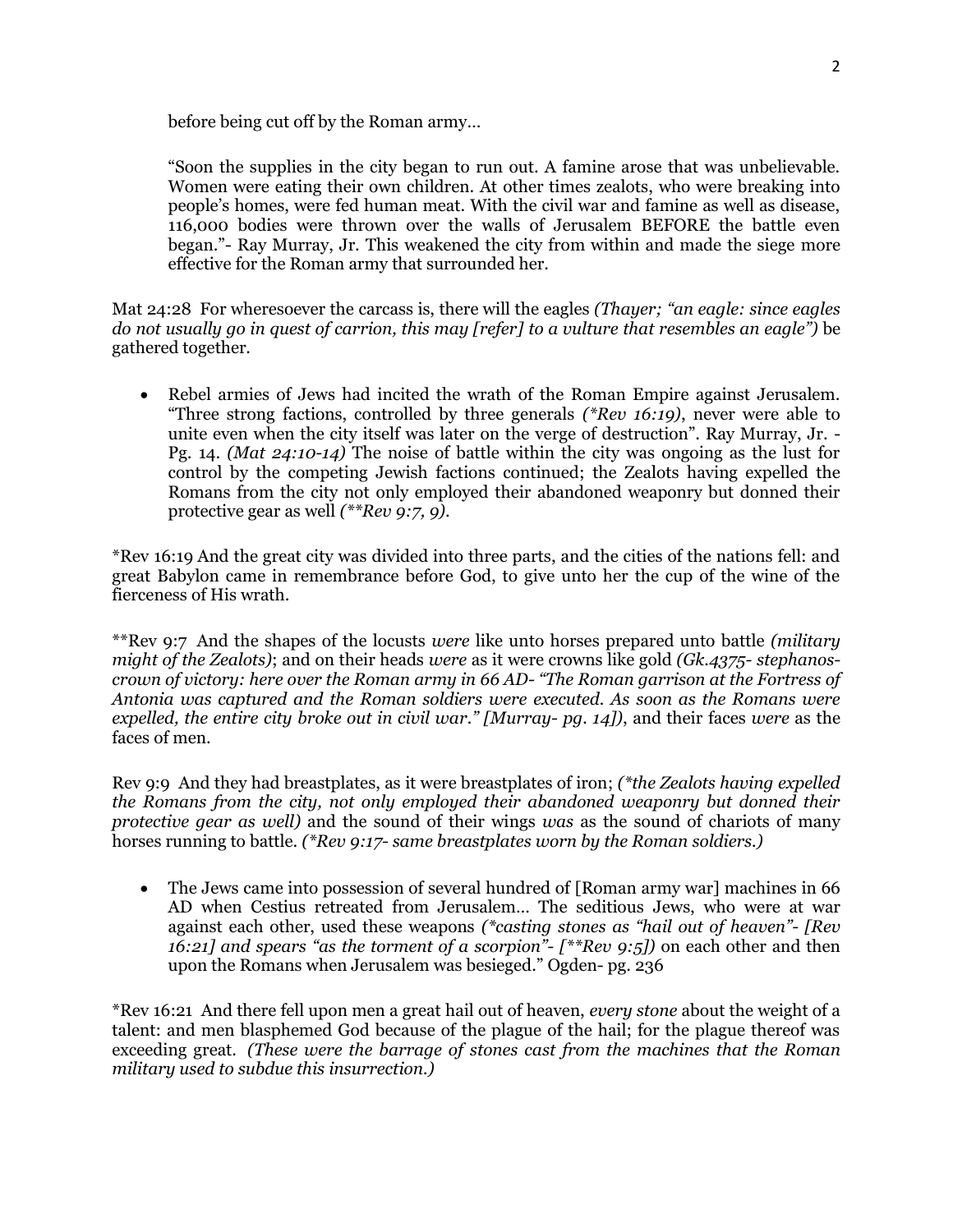\*\*Rev 9:5 And to them it was given that they should not kill them, but that they should be tormented **five months**: and their torment *was* as the torment of a scorpion, when he striketh a man. *(Emp. added. Even during the siege, the infighting continued.)*

 With Nero's death *(committed suicide on June 9, 68 AD)*, Vespasian, who was general at the time, returned to Rome at the bequest of the army to become Emperor *(after the short reign of Galba, Otho and Vitellius within one year, a.k.a., "the year of the Caesars")*, placing his son Titus over the campaign to resurrect and finally finish the siege against Jerusalem.

Rev 13:3 And I saw one of his heads as it were wounded to death; and his deadly wound was healed: and all the world wondered after the beast.

 "Titus returned to Caesarea. Having gathered an army of more than 80,000 men, he began to attack Jerusalem about the first of April, 70 AD, during the feast of unleavened bread. The siege continued approximately **five months** and the city was completely destroyed by the middle of August, 70 AD."- Arthur Ogden- Pg. 90 *(Emp. added)*

## Matthew 24

Mat 24:1 And Jesus went out, and departed from the temple: and His disciples came to *Him* for to shew Him the buildings of the temple. *(Mk 13:1 adds: "Master, see what manner of stones and what buildings are here!".)* 2 And Jesus said unto them, See ye not all these things? verily I say unto you, There shall not be left here one stone upon another, that shall not be thrown down.

Mat 24:3 And as He sat upon the mount of Olives, the disciples came unto Him privately, saying, Tell us, *(a)* when shall these things be? and *(b)* what *shall be* the sign of Thy coming, and of *(c)* the end of the world *(Gk.165- age)*?

## Three Questions

(a)- "**when**"- Mat 24:15 When ye therefore shall see the abomination of desolation, spoken of by Daniel the prophet *(Dan 12:11)*, stand in the holy place, (whoso readeth, let him understand:) 16 Then let them which be in Judaea flee into the mountains:…

 "Titus now began to attack the city from the North. Three walls were used here to defend the city, but the first was breached within 15 days. Some soldiers during this early breakthrough were able to go all the way to the Temple and put up the Roman Eagle and their battle standards in the Temple *("the abomination of desolation")*. The Romans were repulsed. At about this time, Titus sent \*Josephus as an emissary to try to get the Jews to peacefully surrender the city and save further loss of life. \*\*He also withdrew the siege. It was at this point that all the Christians in the city fled to Pella *(\*\*\*Rev 12:6)*. They did this because of the warning given by Jesus to flee when they saw the city surrounded by the armies *(\*\*\*\* Mat 24:33-34)*. *(pg. 19)*

\*Josephus: He was born into one of the elite families in Jerusalem but after being "trapped in a cave with 40 of his companions in July 67 [AD]" "he suggested a method of collective suicide" where "they drew lots and killed each other." But after he and another of his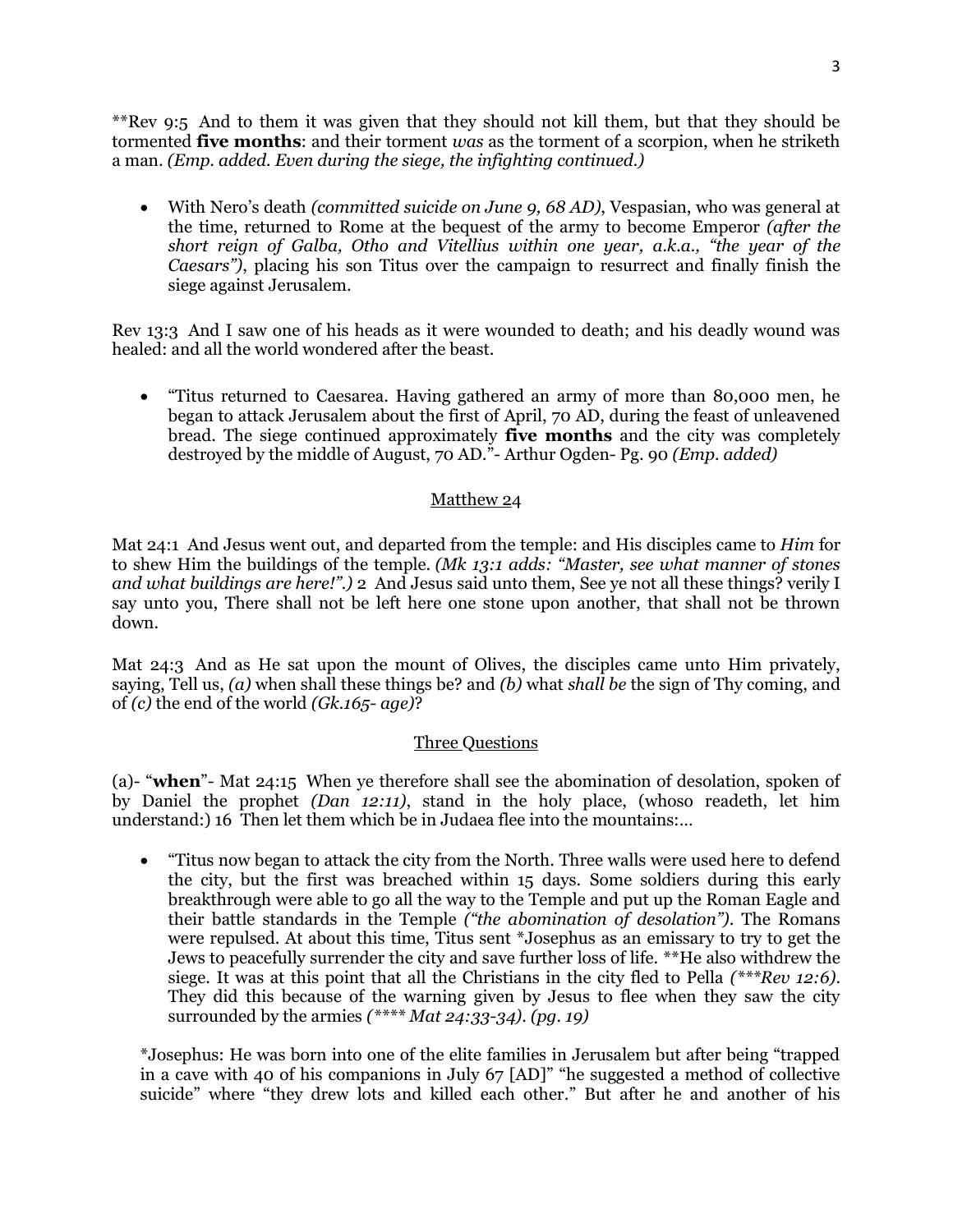companions were left they "surrendered to the Roman forces and became prisoners". He was released in 69 AD after "predicting Vespasian would become emperor" and "acted as a negotiator with the defenders during the siege of Jerusalem." "His critics were never satisfied as to why he failed to commit suicide" but "after his capture, accepted the patronage of Romans." *Wikipedia on Josephus ("and there fell a great star:- Rev 8:10)*

\*\*Mat 24:22 And except those days should be shortened, there should no flesh be saved: **but for the elect's sake those days shall be shortened**. *(Emp. added)*

\*\*\*Rev 12:6 And the woman *(spiritual Israel)* fled into the wilderness, where she hath a place prepared of God, that they should feed her there a thousand two hundred *and* threescore days.

\*\*\*\*Mat 24:33 So likewise ye, when ye shall see all these things, know that it is near, *even* at the doors. 34 Verily I say unto you, This generation shall not pass, till all these things be fulfilled.

(b)- "**sign of Thy coming**"- Mat 24:6-8 And ye shall hear of **wars and rumors of wars**: see that ye be not troubled: for all *these things* must come to pass, but **the end is not yet**. 7 For nation shall rise against nation, and **kingdom against kingdom**: and there shall be **famines**, and **pestilences**, and **earthquakes**, in divers places. 8 All these *are* the **beginning** of sorrows. *(Emp. added)*

 The mixing of kingdoms *(Dan 2:43- "iron mixed with miry clay")* due to Rome's constant expansion through war and the effect that alien cultures would have on her government, had an effect on the Christians who lived among them *(17:12)*. This is also describing what was occurring within the walls of Jerusalem.

------- (c)- "**end of the age**"- Mat 24:14 And this Gospel of the kingdom shall be preached in all the world for a witness unto all nations; and **then shall the end come**. *(Emp. added)*

Col 1:23 If ye continue in the faith grounded and settled, and *be* not moved away from the hope of the Gospel, which ye have heard, *and* which **was preached to every creature which is under heaven**; whereof I Paul am made a minister; *(Emp. added)*

• Paul noted *(pre-70 AD)* to the Colossians that the Gospel had been preached to the whole, then known world. Rome's infrastructure made that possible. Jerusalem fell shortly afterward. The heathen nations were in affiliation with the rulers and other authorities of Judea and Palestine. These made much gain in commerce through the pagan/Gentile merchants *(ex. Neh 13:20-21)* because of their allegiance with Jerusalem, and their participation with her in the persecution. Because of that, they too would fall.

Neh 13:20 So the merchants and sellers of all kind of ware lodged without Jerusalem once or twice. 21 Then I testified against them, and said unto them, Why lodge ye about the wall? if ye do *so* again, I will lay hands on you. From that time forth came they no *more* on the Sabbath.

 "The Roman destruction was to last 42 months, the actual length of the war from the time Vespasian and his army entered Palestine in the spring of 67 A.D. until Jerusalem was completely destroyed in late summer of 70 A.D."- Arthur Ogden- pg. 251 *(Rev 12:14; 13:5) (Lk 19:41-44)*